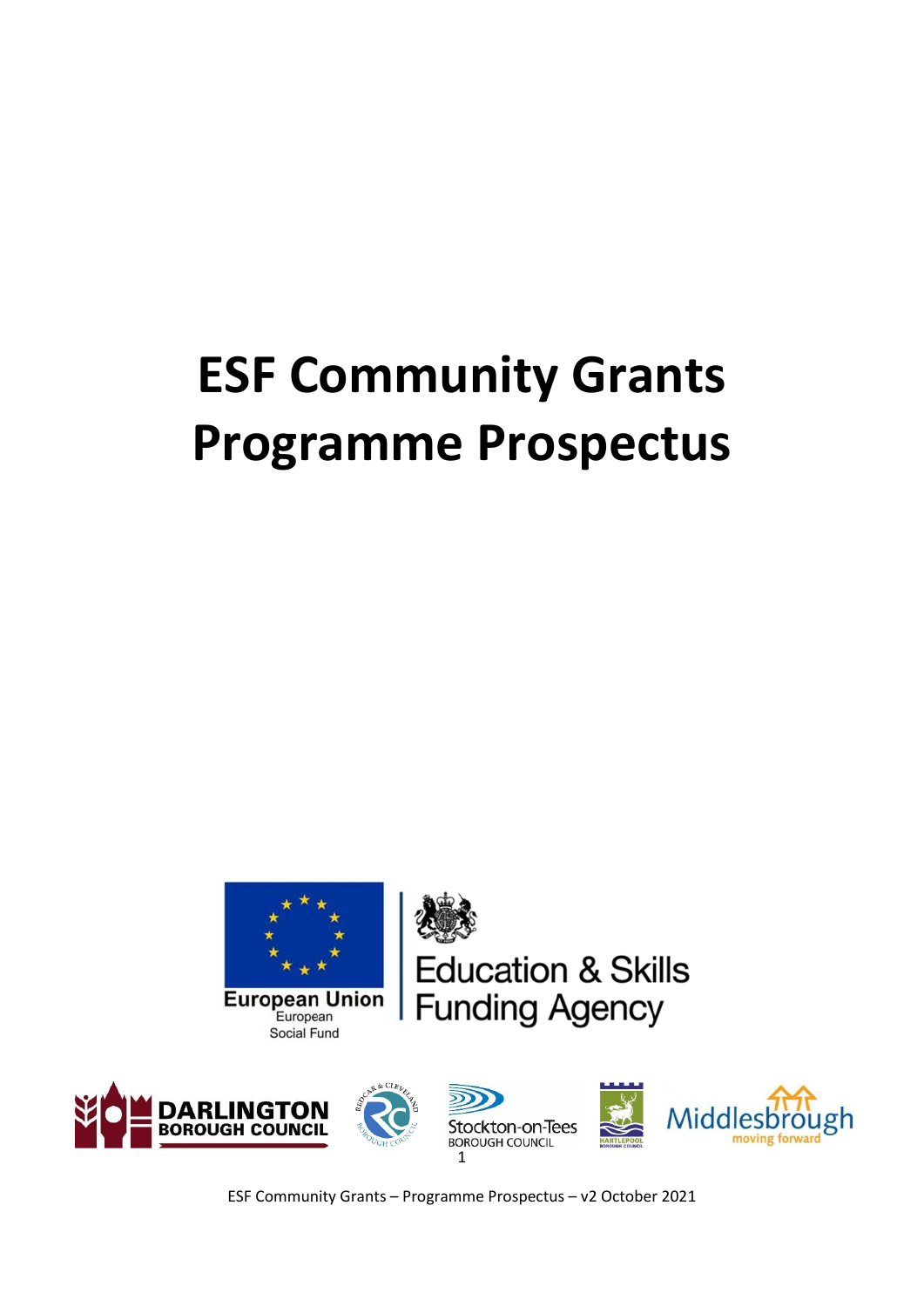## **Introduction to Community Grants Programme**

Hartlepool Borough has been awarded the contract to deliver the ESF Community Grants Programme in the Tees Valley. The programme is jointly funded by the European Social Fund (ESF) and the Education and Skills Funding Agency (ESFA).

There is a total of £2.7m of grant funding available over the lifetime of the programme. This prospectus outlines the background to the programme, the detail of the programme's themes and expected outcomes.

## **Background to the Tees Valley**

The Tees Valley Combined Authority (TVCA) covers over 3,300 square miles and is located on the North East coast. It comprises five Local Authority Areas - Darlington, Hartlepool, Middlesbrough, Redcar & Cleveland and Stockton-on-Tees.

The Tees Valley has a total population of 672,500 and offers over 303,500 jobs across some 16,500 businesses and through self-employment. With a £12.3 billion economy and world class expertise, Tees Valley already makes a major contribution to the UK economy.

Tees Valley has a world-class reputation across its key sectors which are:

- Advanced Manufacturing;
- Process, Chemicals and Energy:
- Logistics:
- Health and Biologics:
- Digital and Creative;
- Culture and Leisure, and:
- Business and Professional Services.

The area also has an established infrastructure and supply chain in the offshore, advanced manufacturing and engineering, chemicals and process and logistics sectors and key emerging sectors include life sciences, digital, energy and renewable, construction and business services.

All of these sectors are key to the economic development of the area and are all seeing growth and significant investment. High volume replacement jobs are expected in, but not exclusive to: Public administration, defence and education; IT, media and other service industries; Production industries; Professional and business services and Healthcare with 46% of high volume replacement jobs being across a range of levels, including entry level jobs offered as part-time opportunities and Apprenticeships. However, there are skill shortages across most of our key sectors, and many employers cite a lack of access to skilled workers as their greatest barrier to growth.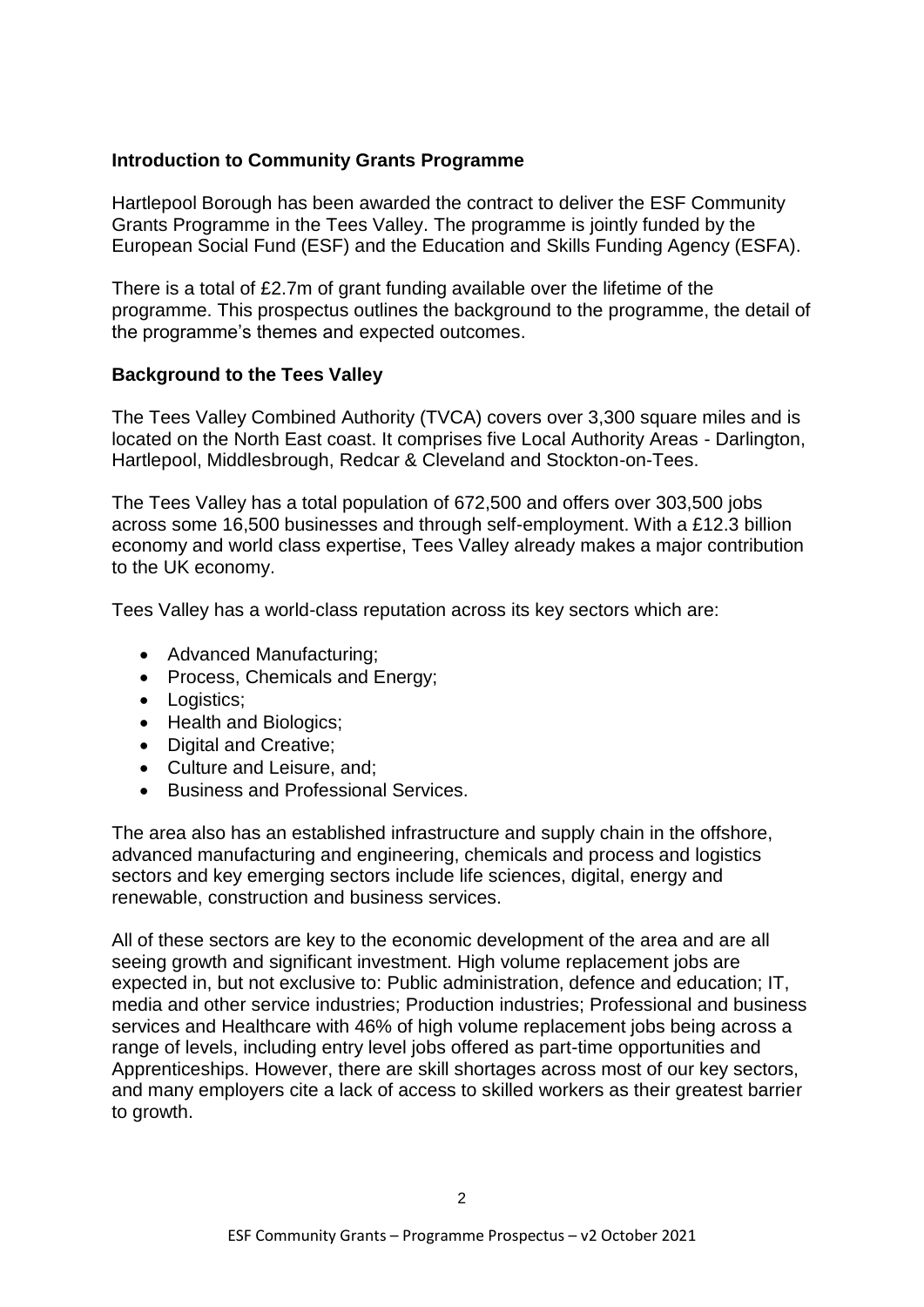As well as continuing to improve productivity, innovation and exports, the area needs to create more and better jobs as levels of unemployment are relatively high. To unlock future growth the sub-region needs to:

- To be better connected with a need to improve road and rail connectivity for the region, in order to ensure Tees Valley firms can access UK and European supply chains, particularly in the Northern Powerhouse and that Tees Valley residents can benefit more fully from emerging job opportunities;
- A workforce that is fit for purpose to replace an ageing workforce in priority sectors and to ensure that our people have fit for purpose skills for both existing and emerging sectors; and
- A supportive business environment with start-up, growth and inward investment companies who need access to appropriate advice and support that is both coordinated and simple to access. There is a need to further diversify the economic use of existing town centres to attract and retain the vital knowledge intensive business sector. Both place and culture must be used to create a Tees Valley proposition in which people will want to live, work and visit.

The Tees Valley ESIF Strategy, which was published in April 2016, provides synergy between our European aims, our agreed City Deal, Devolution Deal and Growth Deal – and the funds we have at our disposal through the Tees Valley Investment Fund, Local Growth Fund and local partners' investment. This will support the Tees Valley Strategic Economic Plan which over the next decade aims to create 25,000 jobs and £2.8 billion of additional Gross Value Add (GVA).

## **ESF Community Grants Programme**

The ESF Community Grants Programme was established to contribute towards the Tees Valley ESIF Strategy, Tees Valley Strategic Plan and tackling unemployment and economic inactivity across the sub-region.

The programme aims to make available small grants (up to £20,000 with a minimum grant value of £10,000) to third sector and other small organisations for the purpose of mobilising disadvantaged or excluded unemployed and inactive people to enable their progress towards employment. The eligibility criteria to apply for a Community Grant is shown below:

- **Small Organisation:** Organisations that employ fewer than 49 full time equivalent staff and have an annual turnover equal to or under EUR 10 million or balance sheet equal to or below EUR 10 million.
- **Third Sector Organisation:** an organisation which operates within the Third Sector (which is the part of an economy or society comprising nongovernmental and non-profit making organisations or associations including charities, voluntary and community groups).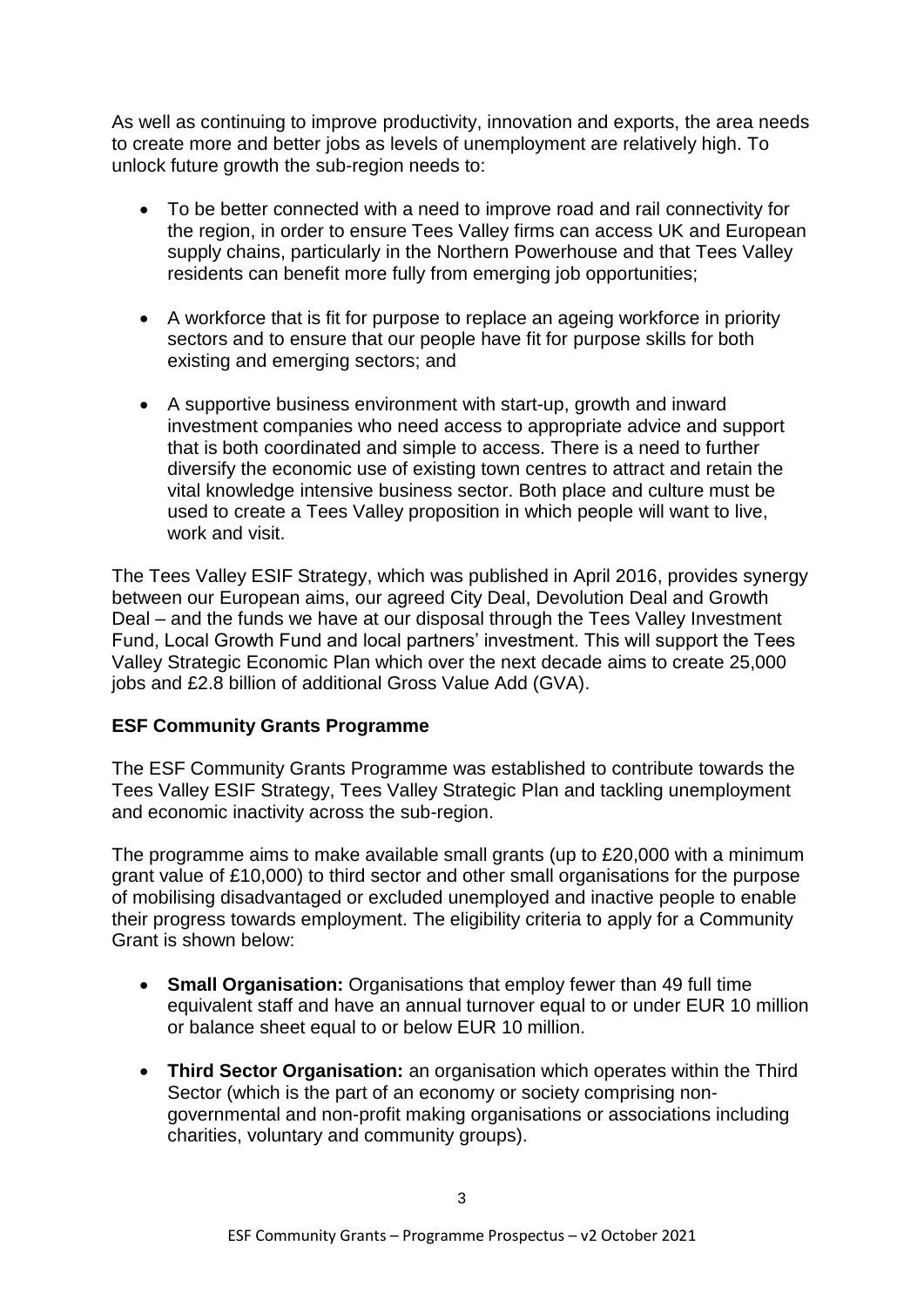The Recipient Organisations that access grants need to be well placed to reach excluded individuals facing barriers, which hinder their access to mainstream provision by:

- Engaging with marginalised individuals and support them to re-engage with education, training, or employment;
- Supporting a range of activities aimed at assisting the disadvantaged or excluded to move closer to the labour market by improving their access to mainstream ESF and domestic employment and skills provision; and
- Providing support to the hardest to reach communities and individuals, especially those from deprived communities, to access employment or further learning and training.

The programme will be delivered in all Local Authority areas in the Tees Valley and is a partnership between all five Local Authorities, with Hartlepool Borough Council acting as the Accountable Body.

The ESF Community Grants Programme must not duplicate existing externally funded provision in the Tees Valley including Routes to Work, Big Lottery Fund and Youth Employment Initiative and complement all of the mainstream provision such as Adult Education Budget and services funded through the Local Authorities. **Please note that no profit can be made through grants issued within the Community Grants Programme.** 

The payment schedule for successful grant recipients is shown below:

- 33% upfront after an executed Grant Agreement;
- 33% in the middle of your project subject to a satisfactory audit from the Project Team, and;
- 34% at the end of your profile when the targets have been achieved and all financial and performance evidence has been checked and approved by Hartlepool Borough Council.

There are an estimated 1,300 third sector organisations within Tees Valley that would benefit from targeted and small grants to further their delivery and enable them to build capacity. This ESF Community Grants Programme will build upon the work of previous and existing small grants programmes to further enhance the community and voluntary sector within Tees Valley. The programme will therefore improve community capacity building, and partnership working in the sector.

The intent of the ESF Community Grants Programme is to enable disadvantaged or excluded unemployed and economically inactive people to progress towards employment. Grants will support a range of activities aimed at assisting the disadvantaged or excluded to move closer to the labour market by improving their access to local employment and skills provision and progressing eligible participants into a positive destination of Education, Employment of Further Training.

Grants will provide support to the hardest to reach communities and individuals, especially those from deprived communities, to access employment or further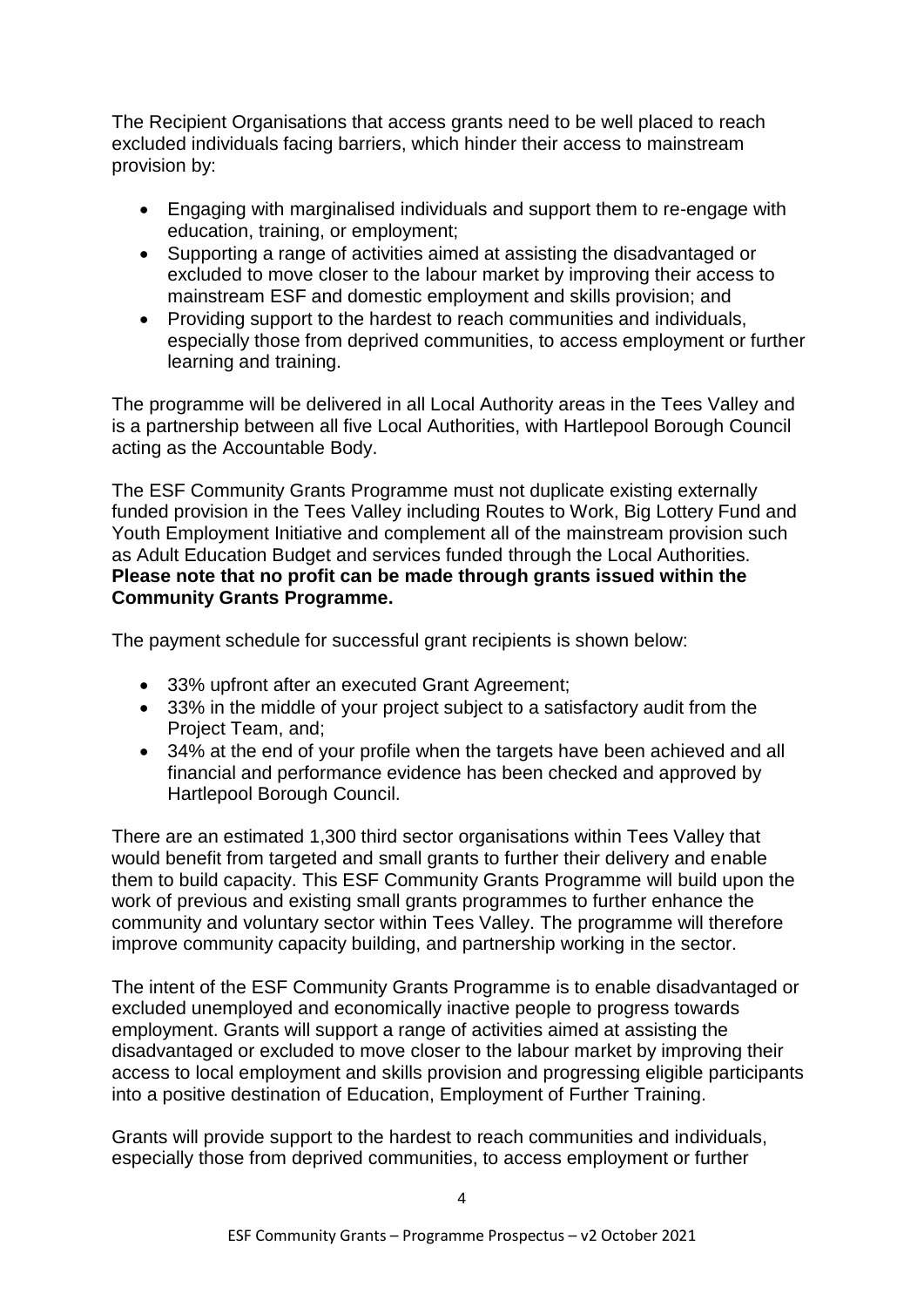learning and training. Small third sector organisations that access grants are likely to be well placed to reach excluded individuals facing barriers, which hinder their access to mainstream provision.

All grants need to be awarded by 31<sup>st</sup> March 2022 and awarded projects must complete their project activities and report their agreed outcomes and results no later than 31st July 2022.

The projects funded by the ESF Community Grants Programme must be delivered by the Recipient Organisation within the Tees Valley. A wide range of activities can be delivered including, but not limited to:

- First contact engagement activities that benefit participants who are not normally in contact with official organisations for example but not exclusively Jobcentre Plus. For example, this could be through arranging events or training in places that feel comfortable for the participants.
- Projects to improve confidence, motivation and social integration through a range of different activities such as sports, gardening, music, art and other creative activities.
- Developing local networks and groups to support people to progress into employment or access learning through Job Clubs.
- Softer skills development including assertiveness, anger management, selfesteem and motivation which are all vital attributes for the world of work.
- Innovative approaches to attract under-represented participant groups into learning such as those from ethnic minorities.

It is the responsibility of eligible organisations wishing to apply for the grant to outline what activities it will deliver that meets local need, effectively engages the target group, adds value to existing provision and which will ensure that all outcomes are achieved for the ESF Community Grants Programme.

# **Target Groups and Outcomes**

The key deliverables are shown below:

| <b>Deliverable</b>                  | <b>Volume</b> | Amount     |
|-------------------------------------|---------------|------------|
| ST01 Learner Assessment and Plan    | 2,105         |            |
| <b>CG01 Community Grant Payment</b> |               | £2,700,000 |
| PG01 Progression into Employment *  | 356           |            |
| PG03 Progression into Education **  | 295           |            |

\* To claim this you must provide documentary evidence showing the participant has started in paid employment including participant details, job title, employer name and address, start date and hours contracted. For self-employed participants, you must provide evidence of registration with HMRC for self-employment and documentary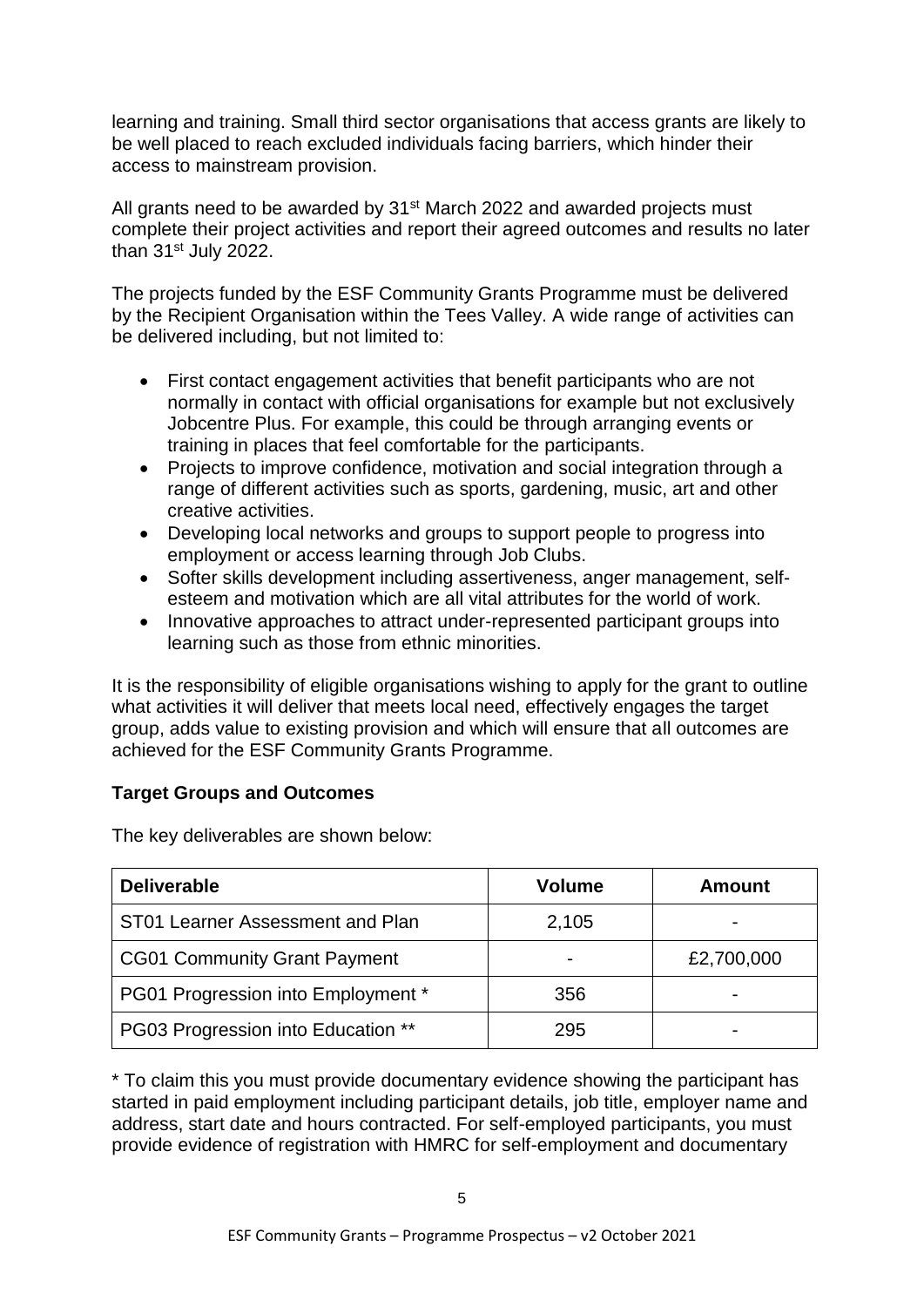evidence to support start on self-employment. This must be achieved within 28 days of the participant's completion of the ESF Activity.

\*\* To claim this you must provide documentary evidence of the participant starting in a programme of education and training at a higher level than completed on the ESF programme or for a minimum of 20 GLH at the same level showing provider/college name, qualification title or course, participant details, start date and planned GLH. This must be achieved within 28 days of the participant's completion of the ESF Activity.

The table below shows the split of deliverables against each Local Authority in the Tees Valley:

| <b>Local Authority</b>  | <b>Starts (Learner</b><br><b>Assessment &amp; Plan)</b> | <b>Progression into</b><br><b>Employment</b> | <b>Progression into</b><br><b>Education</b> |
|-------------------------|---------------------------------------------------------|----------------------------------------------|---------------------------------------------|
| Darlington              | 308                                                     | 52                                           | 43                                          |
| Hartlepool              | 490                                                     | 83                                           | 68                                          |
| Middlesbrough           | 466                                                     | 79                                           | 65                                          |
| Redcar & Cleveland      | 313                                                     | 53                                           | 44                                          |
| <b>Stockton on Tees</b> | 528                                                     | 89                                           | 75                                          |
| <b>TOTAL</b>            | 2,105                                                   | 356                                          | 295                                         |

The Recipient Organisations will need to ensure that grants are targeted to benefit participants within the Priority Groups in the percentages and participant numbers which are set out in the table below.

| <b>Priority Group</b>               | Percentage | <b>Participants</b> |
|-------------------------------------|------------|---------------------|
| Participants over 50 years of age   | 14%        | 295                 |
| Participants with disabilities      | <b>22%</b> | 463                 |
| Participants from ethnic minorities | 12%        | 253                 |
| Participants who are Women          | 36%        | 758                 |

Please note that you must also endeavour to support long-term unemployed participants. A participant is classified as long-term unemployed if:

- Aged 18 to 24 Years Claiming 6 months or more
- Aged 25 or Over Claiming 12 months or more

There is a total of £2.7m available in grant funding which equates to £1,282 per participant. Although activities aimed at all of the target groups listed above are eligible, applicants should outline in their application if their project will contribute to meeting one or more of the Priority Groups.